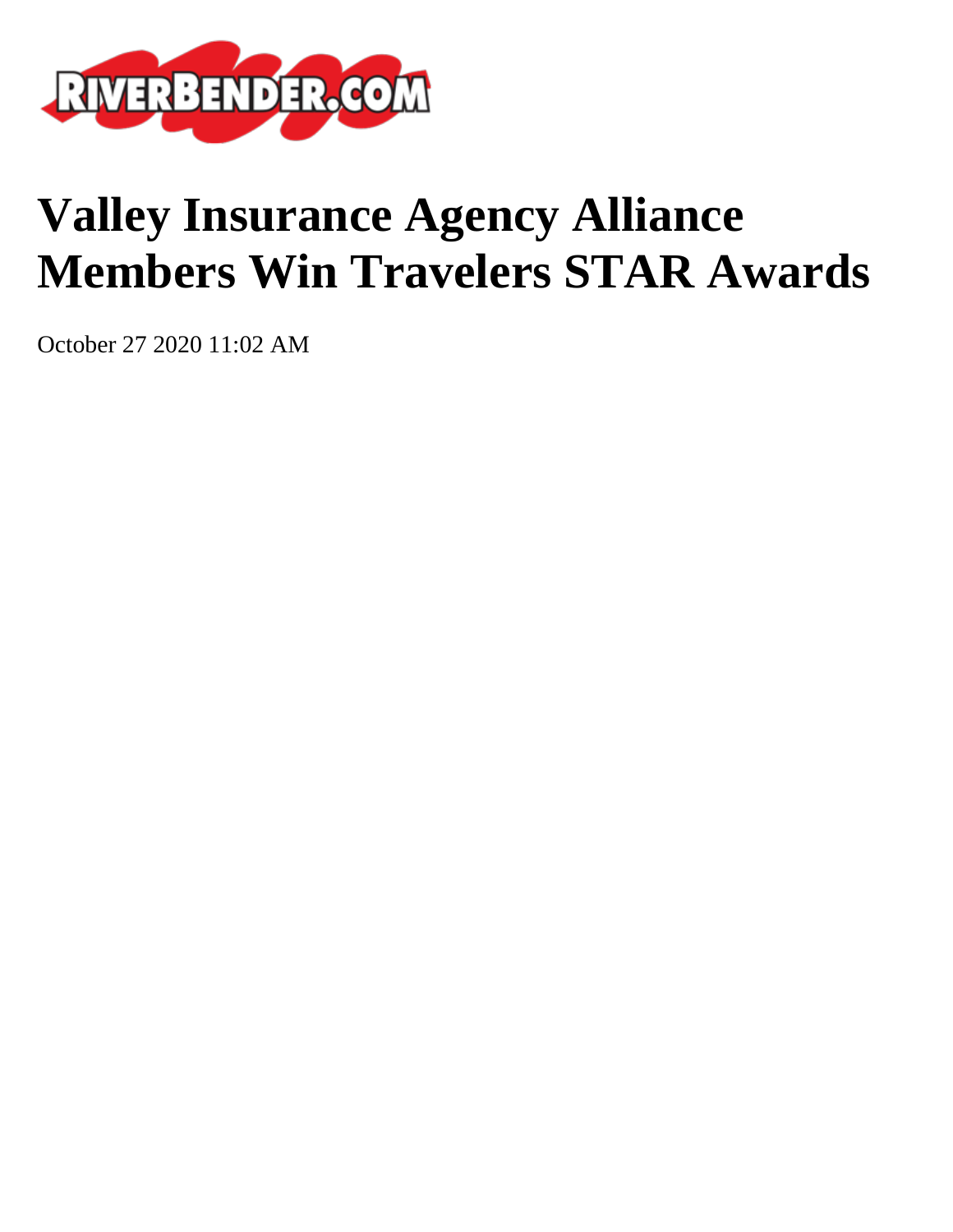

St. Louis, Mo —the second largest writer of U.S. commercial property insurance and the sixth largest writer of U.S. personal insurance through independent agents—recently named Illinois STAR (Superior Travelers Agency Award) winners. They were selected based upon their outstanding production results, customer retention and engagement with Travelers' digital initiatives and IntelliDrive telematics program.